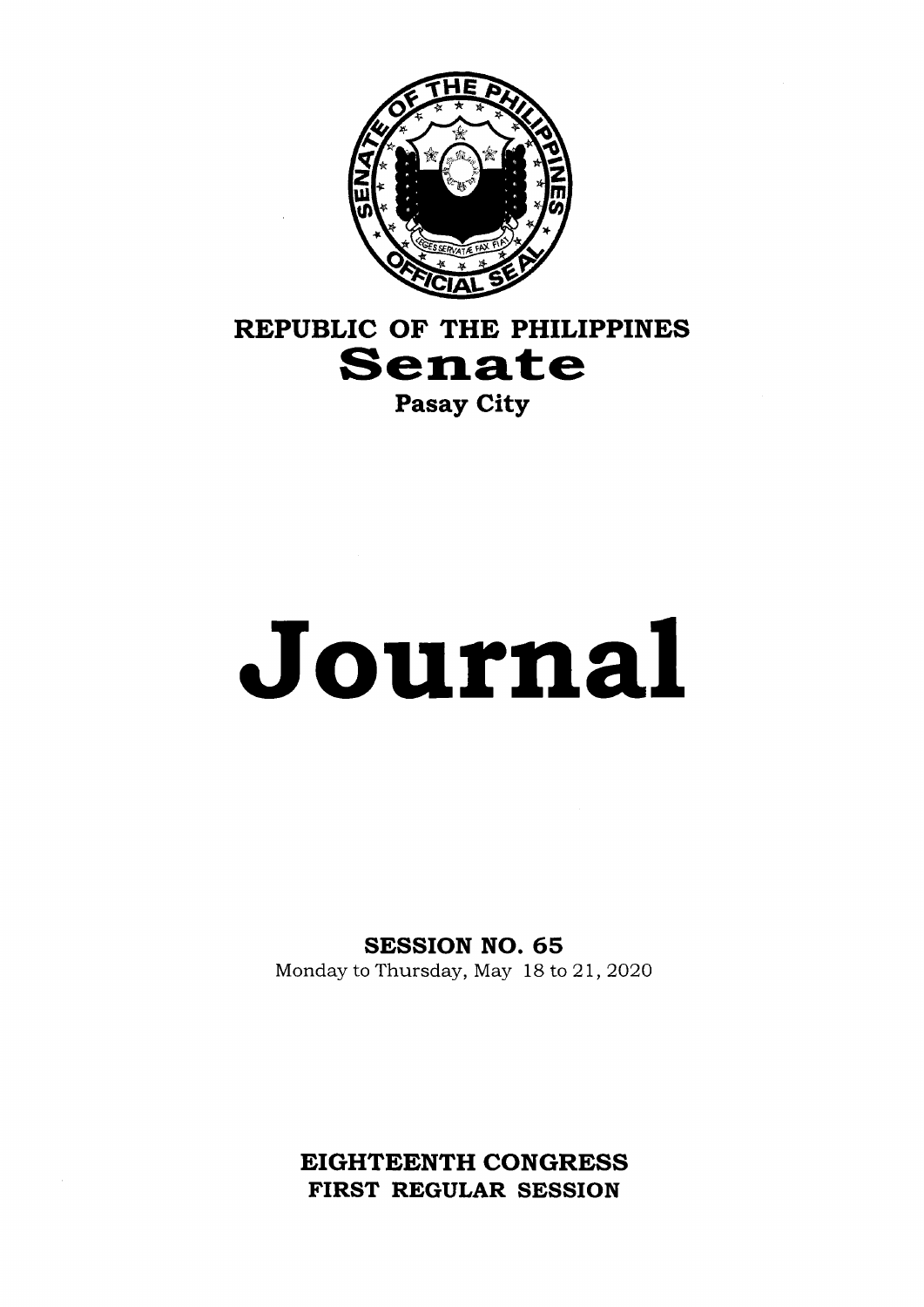SESSION NO. 65 Monday to Thursday, May 18 to 21, 2020

# CALL TO ORDER

At 1:30 p.m., the Senate President, Hon. Vicente C. Sotto III, called the session to order.

# PRAYER

Sen. Joel Villanueva led the prayer, to wit:

*Let us put ourselves in the presence of the Lord.*

Believe, our God is not limited by space, distance, and even time.

*Dakilang Diyos, Ama naming sumasalangit, Diyos na may gawa ng langit at lupa, Diyos na nagmahal sa aniin nang gayon na lamang.*

*Naninikluhod po kami at lumalapit sa lyong paanan, inihihingi po namin ng tawad ang anumang kasalanan, sa isip, salita 0 gawa. Kasalanang sinasadya man 0 hindi, patawarin po Ninyo kami.*

*Hugasan po Ninyo kami ng lyong banal na dugo na nabuhos sa krus ng kalbaryo.*

*Kinikilala po namin na wala po kaming magagawa kung wala Kayo sa amin.*

*Ipinapanalangin po namin, O Diyos, ang pagbubukas ng aming sesyon ngayong linggo. Hinihingi po namin ang Inyong paggabay. Hinihingi po namin ang lyong pagpapala, kalakasan, kalusugan, maging ang katalinuhan na nagmumula sa langit.*

*Ipinapanalangin din po namin ang aming minamahal na bayan, lalo na ang aming mga kababayan na kasalukuyan ay may pinagdadaanan. Yakapin Mo po sila ng lyong pagmamahal. Tulungan po Ninyo kami na matulungan sila at sa lyong mga kamay ay aming ibinibigay ang lahat-lahat sa amin.*

*Pagpalain Mo ang bawat isa sa amin maging ang bawat kapamilya na nirerepresent ng bawat isa sa amin.*

*At muli, O Diyos, sa lyo namin ibinabalik ang lahat ng papuri, pasasalamat, sa tanging Pangalan ng aming Panginoong Hesus, Ang lahat ay makiisa at magsabi ng Amen,* **r**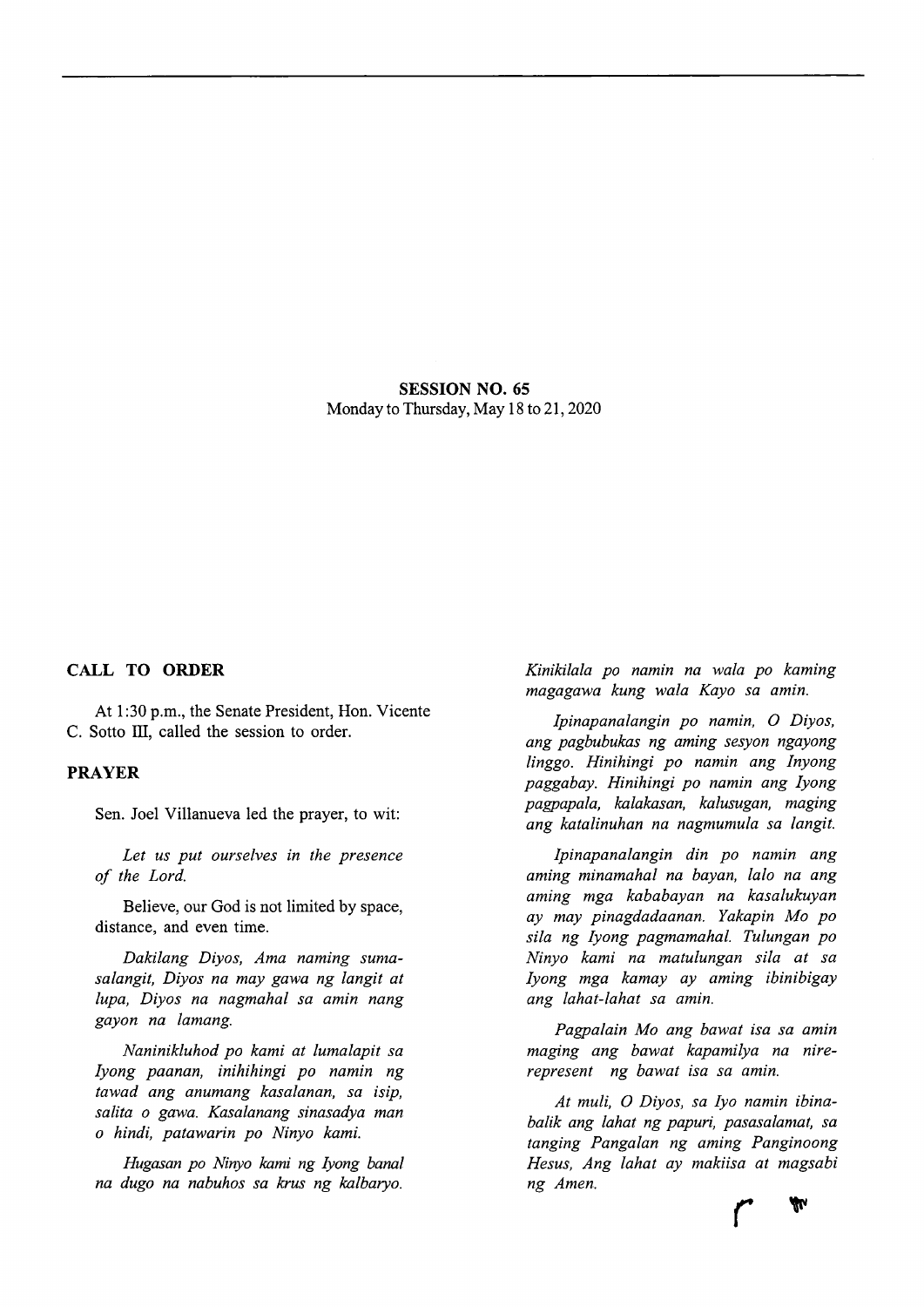Everybody remained standing for the singing of the national anthem.

# **ROLL CALL**

Upon direction of the Senate President, the Secretary of the Senate, Atty. Myra Marie D. Villarica, called the roll, to which the following senators responded;

| Angara, S.          | Pacquiao, E. M. D.  |
|---------------------|---------------------|
| Binay, M. L. N. S.  | Pangilinan, F. N.   |
| Cayetano, P. S.     | Poe, G.             |
| Dela Rosa, R. B. M. | Revilla Jr., R. B.  |
| Drilon, F. M.       | Tolentino, F. T. N. |
| Gatchalian, W.      | Sotto III, V. C.    |
| Go, C. L. T.        | Villanueva, J.      |
| Lacson, P. M.       | Villar, C. A.       |
| Lapid, M. L. M.     | Zubiri, J. M. F.    |
| Marcos, I. R.       |                     |

With 19 senators present, the Chair declared the presence of a quorum.

Senators Gordon, Hontiveros, Pimentel and Recto arrived after the roll call.

Senator De Lima was unable to attend the session as she was under detention.

# **DEFERMENT OF THE JOURNAL**

Upon motion of Senator Zubiri, there being no objection, the Body deferred the consideration and approval of the Journal of Session No. 64 (May <sup>11</sup> to 13, 2020) to a later hour.

#### **REFERENCE OF BUSINESS**

The Secretary of the Senate read the following matters and the Chair made the corresponding referrals:

# **BILLS ON FIRST READING**

Senate Bill No. 1531, entitled

AN ACT DEFINING THE OFFENSES OF DISCHARGE OF FIREARMS AND INDISCRIMINATE FIRING OF FIREARMS AND PROVIDING STIFFER PENALTIES THEREFOR, AMENDING FOR THE PURPOSES ARTICLE 254 OF ACT NO. 3815, AS AMENDED, OTHERWISE KNOWN AS THE REVISED PENAL CODE, AND REPUBLIC ACT NO. 10591, OTHERWISE KNOWN AS THE COMPREHENSIVE FIREARMS AND AMMUNITION REGULATION ACT

Introduced by Senator Revilla Jr.

**To the Committees on Public Order and Dangerous Drugs; and Justice and Human Rights**

Senate Bill No. 1532, entitled

AN ACT PRESERVING THE INDIGEN-OUS GAMES IN THE PHILIPPINES

Introduced by Senator Revilla Jr.

# **To the Committees on Basic Education, Arts and Culture; and Sports**

Senate Bill No. 1533, entitled

AN ACT AMENDING REPUBLIC ACT NO. 11332, OTHERWISE KNOWN AS THE MANDATORY REPORTING OF NOTIFIABLE DISEASES AND HEALTH OF PUBLIC HEALTH CONCERN ACT, AND FOR OTHER PURPOSES

Introduced by Senator Dela Rosa

**To the Committees on Health and Demography; and Justice And Human Rights**

Senate Bill No. 1534, entitled

AN ACT PROVIDING FOR INCENTIVES AND BENEFITS FOR HEALTH WORKERS IN THE PRIVATE SECTOR, APPROPRIATING FUNDS THEREFOR, AND FOR OTHER PURPOSES

Introduced by Senator Dela Rosa

**To the Committees on Health and Demography; and Labor, Employment and Human Resources Development; and Finance ^**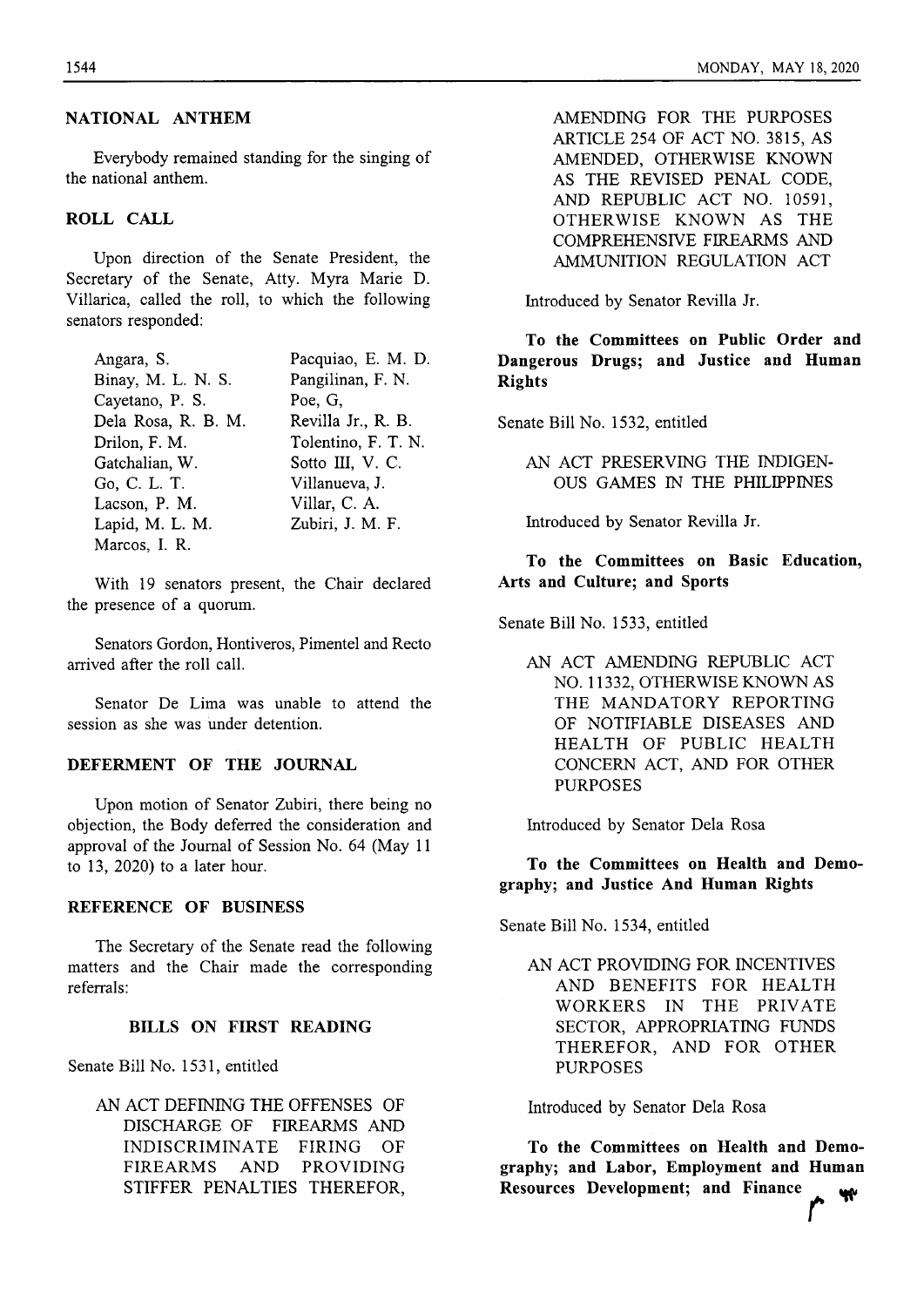#### **RESOLUTIONS**

Proposed Senate Resolution No. 405, entitled

RESOLUTION DIRECTING THE COM-MITTEE ON TRADE, COMMERCE, AND ENTREPRENEURSHIP AND OTHER APPROPRIATE COMMIT-TEES TO CONDUCT A HEARING, IN AID OF LEGISLATION, ON THE EFFECTS OF COVID-19 ON PHILIP-PINE TRADE, COMMERCE, AND ENTREPRENEURSHIP, AND THE POSSIBLE WAYS TO "RESTART" THE ECONOMY DURING AND AFTER THE "COVID-19 ERA"

Introduced by Senator Pimentel III

**To the Committees on Trade, Commerce and Entrepreneurship; and Economic Affairs**

Proposed Senate Resolution No. 406, entitled

- RESOLUTION EXPRESSING THE PRO-FOUND SYMPATHY AND SINCERE CONDOLENCES OF THE SENATE ON THE DEATH OF HONORABLE MARIA TERESA "TESSIE" AQUINO ORETA, FORMER SENATOR (1998- 2004), FORMER MEMBER OF THE HOUSE OF REPRESENTATIVES (1987-1998), AND THE FIRST WOMAN ASSISTANT MAJORITY FLOOR LEADER OF THE HOUSE OF REPRESENTATIVES
- Introduced by Senators Sotto III, Lacson, Gordon, Cayetano, Pacquiao, Revilla, Jr., Binay, Lapid, Zubiri, Villanueva, Angara, Recto, Tolentino, Villar, Dela Rosa, Marcos, Go, De Lima, Gatchalian, Drilon and Poe
- **To the Committee on Rules**

# **COAUTHORS**

At this juncture. Senate President Sotto said that Senator Pangilinan and all the other senators are coauthors of Proposed Senate Resolution No. 406.

# **APPROVAL OF SENATE BILL NO. 1354 ON THIRD READING**

Upon motion of Senator Zubiri, there being no objection, the Body considered, on Third Reading, Senate Bill No. 1354, printed copies of which were distributed to the senators on May 14, 2020.

Pursuant to Section 67, Rules XXIII of the Rules ofthe Senate, upon motion of Senator Zubiri, Secretary Villarica read only the title of the bill, to wit:

AN ACT AMENDING ARTICLES 183 AND 184 OF ACT NO. 3815, AS AMENDED, OTHERWISE KNOWN AS THE REVISED PENAL CODE.

Secretary Villarica called the roll for nominal voting.

#### **RESULT** OF **THE** VOTING

The result of the voting was as follows:

*In favor*

| Angara     | Pacquiao   |
|------------|------------|
| Binay      | Pangilinan |
| Cayetano   | Poe        |
| Dela Rosa  | Recto      |
| Drilon     | Revilla    |
| Gatchalian | Tolentino  |
| Gо         | Sotto      |
| Lacson     | Villanueva |
| Lapid      | Villar     |
| Marcos     | Zubiri     |
| Against    |            |

None

*Abstention*

None

With 20 senators present voting in favor, none against, and no abstention, the Chair declared Senate Bill No. 1354 approved on Third Reading.

# EXPLANATION OF VOTE OF SENATOR LACSON

Senator Lacson explained his vote as follows:

I voted in favor of the measure with very

 $\int$ 

W۵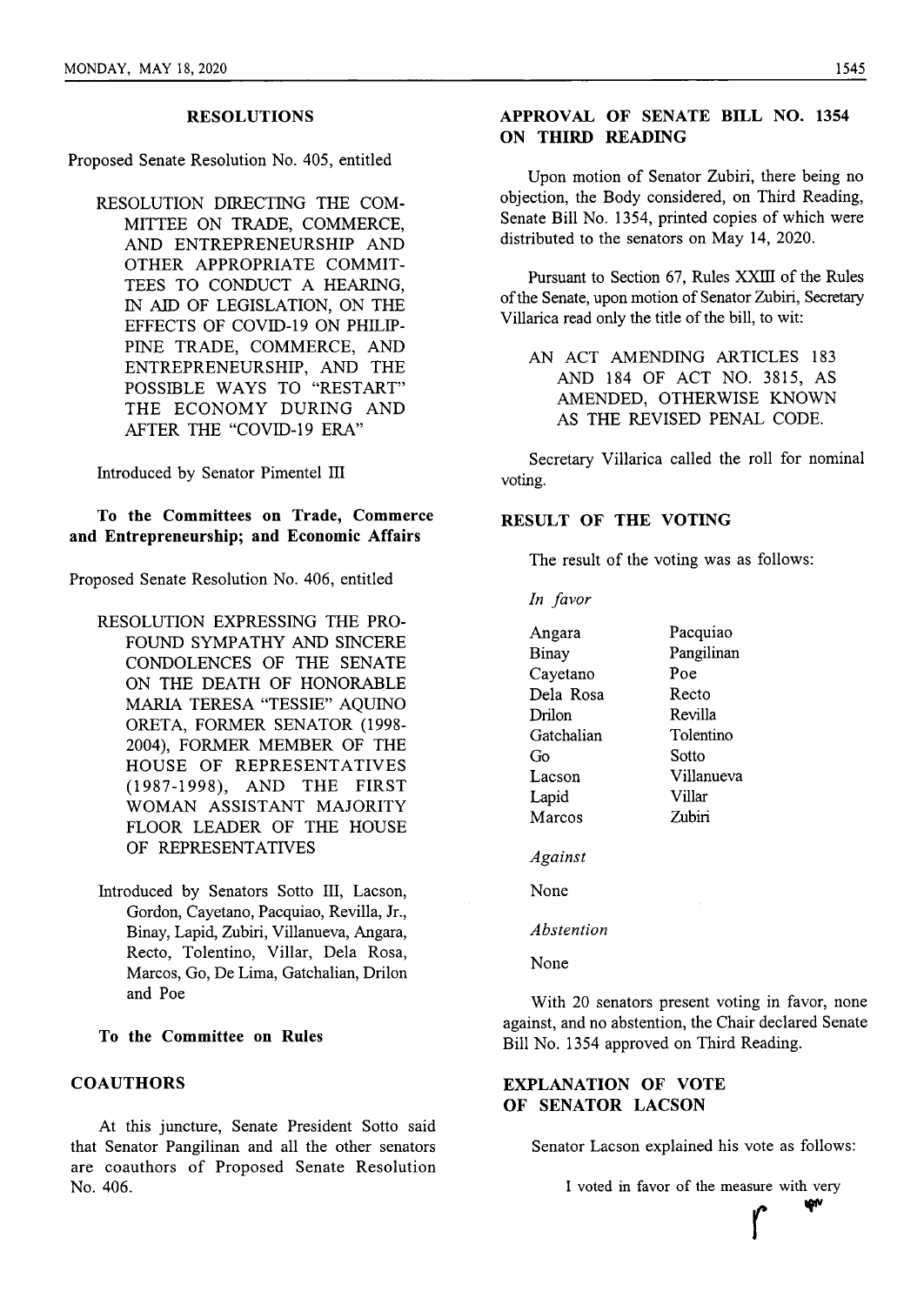strong reservations because of the following reasons:

- 1. A solemn oath to tell truth, the whole truth and nothing but the truth - is exactly what it is - SOLEMN. To desecrate the solemnity of that oath and worse, with the deliberate and evil purpose of destroying other people's lives whom they could have succeeded in putting away for the rest of their lives by their lies, thus denying them the basic and sacred right to freedom, is most detestable.
- 2. The penalty equivalent to the punishment for a crime after a perjured witness or accuser has executed under oath a sworn statement or testimony on its material points that maliciously intends to accomplish is what my version of the bill is all about. Needless to say, it is my bill's essence and main purpose.

You may want to ask, "Is this personal to me?" You bet it is.

Having said that, I hope none among the present members of this Senate of the 18th Congress will someday experience what I had endured for nine long and tortuous years while serving as a duly elected senator of the Republic, based on perjured sworn statements from characters obviously suborned by malevolent officials in the highest echelons of the government bureaucracy.

I can only pray that fate will not bring you there. But if and when it comes to that, I am afraid we will look back and regret why we did not vote on this issue.

3. During our committee hearing presided by the honorable chair of the Committee on Justice and Human Rights and sponsor of the measure, and attended by this Representation and another distinguished colleague. Sen. Ronald "Bato" dela Rosa, last February 12, 2020, at exactly 1:08 p.m., of which Page 5 of the transcript, I would like to share with the rest of our colleagues. At least two of our main resource persons. Judge Felix Reyes, president of the Philippine Judges Association, and Assistant Secretary Nicolas Felix Ty, representing the DOJ, were asked by the Chair if the proposed penalty under my bill would fall under the so-called "cruel and unusual punishment" and, therefore, may face constitutional challenge. Please allow me to quote verbatim what they had to say:

"MR. REYES. It is very expensive to secure the services of a private counsel. Well, the penalty is very, very low. Your Honor.

"THE CHAIRPERSON. Right. Atty. Ty, do you share the same?

"MR. TY: Yes Your Honor, we share the same sentiment. But in the opinion we submitted to this Committee, our focal point was mostly just the constitutionality and the legality of the bill, and insofar as that is concerned, we have no objection. When it comes to increasing the penalty, we believe that is left to the wisdom of the Senate.

"THE CHAIRPERSON. It will not fall into unusual and cruel punishment?

"MR. TY. It will definitely not. Your Honor.

On page 6,

"CHAIRPERSON. That is right."

It is for these reasons and more that while I voted in favor of the measure, I am consoling myself with a thought that I am settling for second best in supporting the passage of the measure although with very strong reservations.

# EXPLANATION OF VOTE OF SENATOR REVILLA

Senator Revilla submitted his explanation of his affirmative vote, to wit:

As a coauthor of the said measure in its original version as reported under Committee Report No. 49, I fully agree with the provisions introduced therein by the good sponsor. In particular, I support the imposition to the perjured witness of the penalty similar to the penalty of the crime that he or she incriminated or imputed another person with. I believe that this is a strong deterrent to the commission of false testimony or perjury which victimized many, including officials in various branches of our government.

This provision, however, was eventually deleted during the period of amendments in plenary debates. With this, I believe that the proposed law lost an integral part that could have potentially strengthened our justice system.

I believe in the noble intent of the measure and I submit to the wisdom of the Chamber; hence my affirmative vote with reservation to the passage of the said measure.

# **CHANGE OF COMMITTEE REFERRAL**

Upon motion of Senator Zubiri, there being no objection, the Chair referred Senate Bills Nos. 1403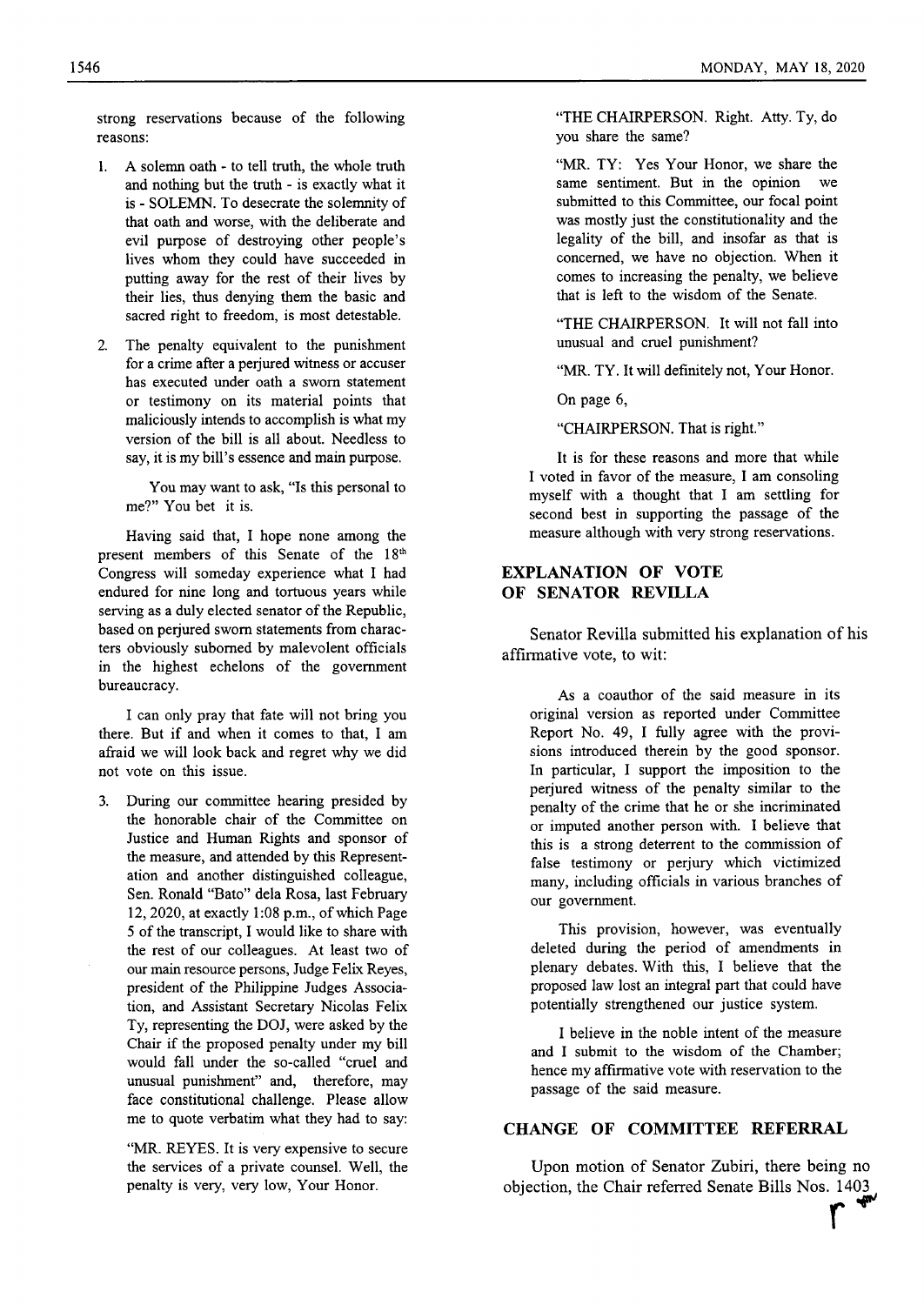and 1374 (ABS-CBN franchise), which were referred to the Committee on Rules, to the Committee on Public Services as the primary committee.

# **PROPOSED SENATE RESOLUTION NO. 406**

Upon motion of Senator Zubiri, there being no objection, the Body considered Proposed Senate Resolution No. 406, entitled

RESOLUTION EXPRESSING THE PRO-FOUND SYMPATHY AND SINCERE CONDOLENCES OF THE SENATE ON THE DEATH OF HONORABLE MARIA TERESA "TESSIE" AQUINO ORETA , FORMER SENATOR (1998- 2004), FORMER MEMBER OF THE HOUSE OF REPRESENTATIVES (1987-1998), AND THE FIRST WOMAN ASSISTANT MAJORITY FLOOR LEADER OF THE HOUSE OF REPRESENTATIVES.

With the pennission of the Body, only the title of the resolution was read without prejudice to the insertion of its full text into the Record of the Senate.

*At this juncture, Senate President Sotto relinquished the Chair to Senator Lacson.*

Thereupon, the Chair recognized Senate President Sotto for the sponsorship.

# **SPONSORSHIP SPEECH OF SENATE PRESIDENT SOTTO**

Senate President Sotto delivered his sponsorship speech on Proposed Senate Resolution No. 406 as follows;

These past months two former senators left the stage of life and politics. Last month it was a respectable leader and good friend. Senator Sonny Alvarez; now, another dear friend, a strong woman legislator. Sen. Maria Teresa "Tessie" Aquino Oreta.

My family and I are so saddened by her demise. She was very close to me and Sec. Gregorio Honasan—she was like a sister to us and in fact to some other members of the Senate now who are also close to Senator Tessie.

I will remember her as a very passionate and strong woman legislator whose advocacies focused on empowering women and children through landmark legislations like the Solo Parent Act and the Early Childhood Care and Development Act, just to name a few.

Sen. Maria Teresa "Tessie" Aquino Greta's penned legislations had likewise aimed at improving the country's educational system as she believes that "Education is the key to the improvement of the quality of life of Filipinos." The Philippine Science Highschool System Act and Governance of Basic Education Act are some of her bills that were enacted into law.

Not only had she supported education. Senator Tessie also sought to improve the employment status, working conditions, and welfare benefits of public school teachers. As what she has often said, "I want to take care of the teacher so that the teacher in turn will take care of our children so, in turn, our children will take care of the future of the country."

One's legacy upon death is not dependent on the eloquence of those who will deliver eulogies, for it would be dangerous to rely on orators to make a verdict on how a life was lived.

One's life is the best speech about one's self

Truly, Sen. Tessie Aquino-Oreta had demonstrated to us that a life as public servant is a life well-lived.

To our dear Tessie, you are a great friend, a mother, grandmother and a dedicated public servant. You will be missed. Rest in peace in the arms of our Lord.

# **SUSPENSION OF SESSION**

With the permission of the Body, the session was suspended.

*It was 1:51 p.m.*

#### **RESUMPTION OF SESSION**

At 1:51 p.m., the session was resumed with Senate President Sotto presiding.

# **COSPONSORSHIP SPEECH OF SENATOR VILLANUEVA**

Senator Villanueva delivered his cosponsorship speech as follows:

With heavy hearts, we express our sympathy and condolences on the death of a former senator

**r**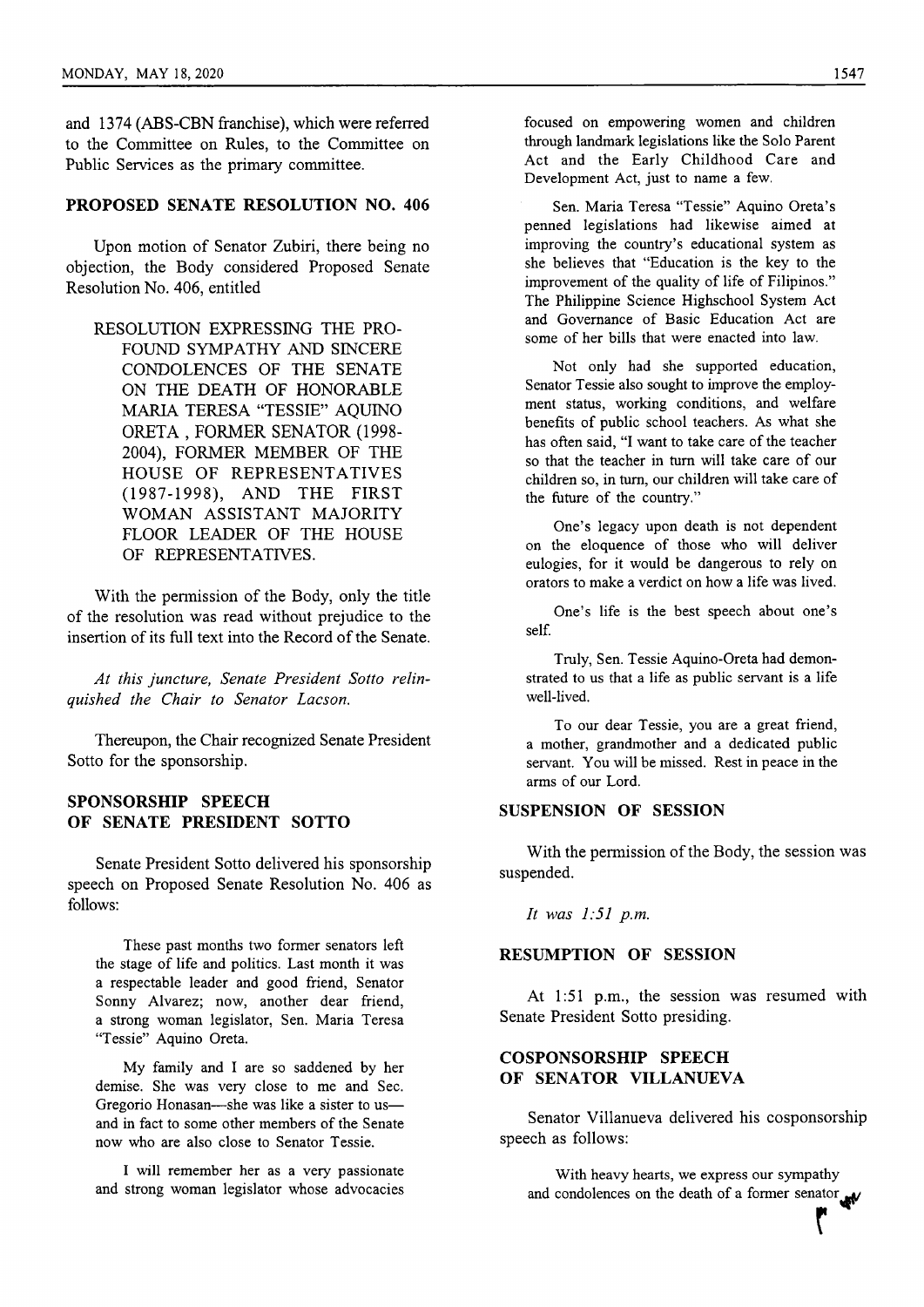of the land, Honorable Tessie Aquino-Oreta. She was a legislator for 17 straight years. She served the people of Malabon and Navotas for 11 years as their representative. She was also a senator of the Republic for six years. Soon after the 1986 EDSA Revolution, it was quite a feat for a woman of her time to be elected in the legislature. On her first term, she became Assistant Majority Leader, the first woman to hold that post in the history of the Lower House.

Her victory in the 1998 senatorial race would eventually become a feat for the country's education sector.

As chairperson of the Committee on Basic Education, Arts and Culture, she advanced legislative landmarks that increased the momentum of reforms in the post-EDCOM Philippine educational system. Among these laws is Republic Act No. 9155, or the Governance of Basic Education Act of 2001 that transformed DECS into what is now the DepEd.

Nothing compares with her love for our teachers. In 1999, she spearheaded the Project TAO, said to be the most comprehensive survey of its kind involving about 420,000 teachers nationwide. The project revealed situations besetting public school teachers. The survey result served as the compass for many educational reforms at that time.

In 2009, as if to fulfill her destiny as an education reformist, she was appointed chairperson with a cabinet rank of the then newlycreated ECCD Council. During her stint as ECCD chairperson, she wasted no time advocating for early childhood care. She took definitive actions to help unlock the minds of Filipino children ages zero to six.

Her initials are "TAO." It symbolizes her legacies as a public servant in the over two decades of public life, the causes that she believed in and chose to fight for speak in volumes. They evidence how she put the *tao* at the forefront. The Filipinos, especially women and children, are at the center of her public service.

I experienced how Tita Tessie — Senator Tessie — loved the Filipino people. I bear witness to it. She used to invite us to her house when I was a neophyte congressman together with other partylist representatives, and I am sure the Senate President, Tito Sotto, and Sen. Greg Honasan would remember that.

She endlessly talked passionately on issues close to her heart. Especially dear to her where matters of education and how families can benefit from it. She often said that "education is the lifeblood of the family."

What she meant is crystal clear to me right now, having been in TESDA for a while and as current chairperson of the Committee on Higher, Technical and Vocational Education.

I have no doubt former Sen. Tessie Aquino-Oreta left an indelible mark. She bequeathed our nation with a legacy that will make us proud Filipinos.

*Tita Tessie, maraming salamat po.* May you rest in peace.

# **COSPONSORSHIP SPEECH OF SENATOR PACQUIAO**

Senator Pacquiao joined the entire Senate of the Philippines in honoring former Sen. Maria Teresa Aquino-Oreta who passed away on May 14, 2020 at the age of 75. He said that as they mourned her death, they were also celebrating her legacy. He expressed his full support for Proposed Senate Resolution No. 406 expressing the Senate's profound sympathy and sincere condolences on the death of one of the strong advocates of education, women and children, livelihood and employment, among others. Sen. Aquino-Oreta.

Senator Pacquiao ended his speech offering his prayers of God's comfort and strength to her husband and their children, as well as to their relatives and friends.

# **ADOPTION OF PROPOSED SENATE RESOLUTION NO. 406**

Upon motion of Senator Zubiri, there being no objection. Proposed Senate Resolution No. 406 was adopted by the Body.

#### **SUSPENSION OF SESSION**

Following Senate tradition and as a sign of respect and honor to the legacy of the late Senator Tessie Aquino-Oreta, upon motion of Senator Zubiri, the session was suspended until 1:30 in the afternoon of Tuesday, May 19, 2020.

*It was 1:58 p.m.*

#### **RESUMPTION OF SESSION**

At 1:30 p.m. of Tuesday, May 19, the session was resumed with Senate President Sotto presiding.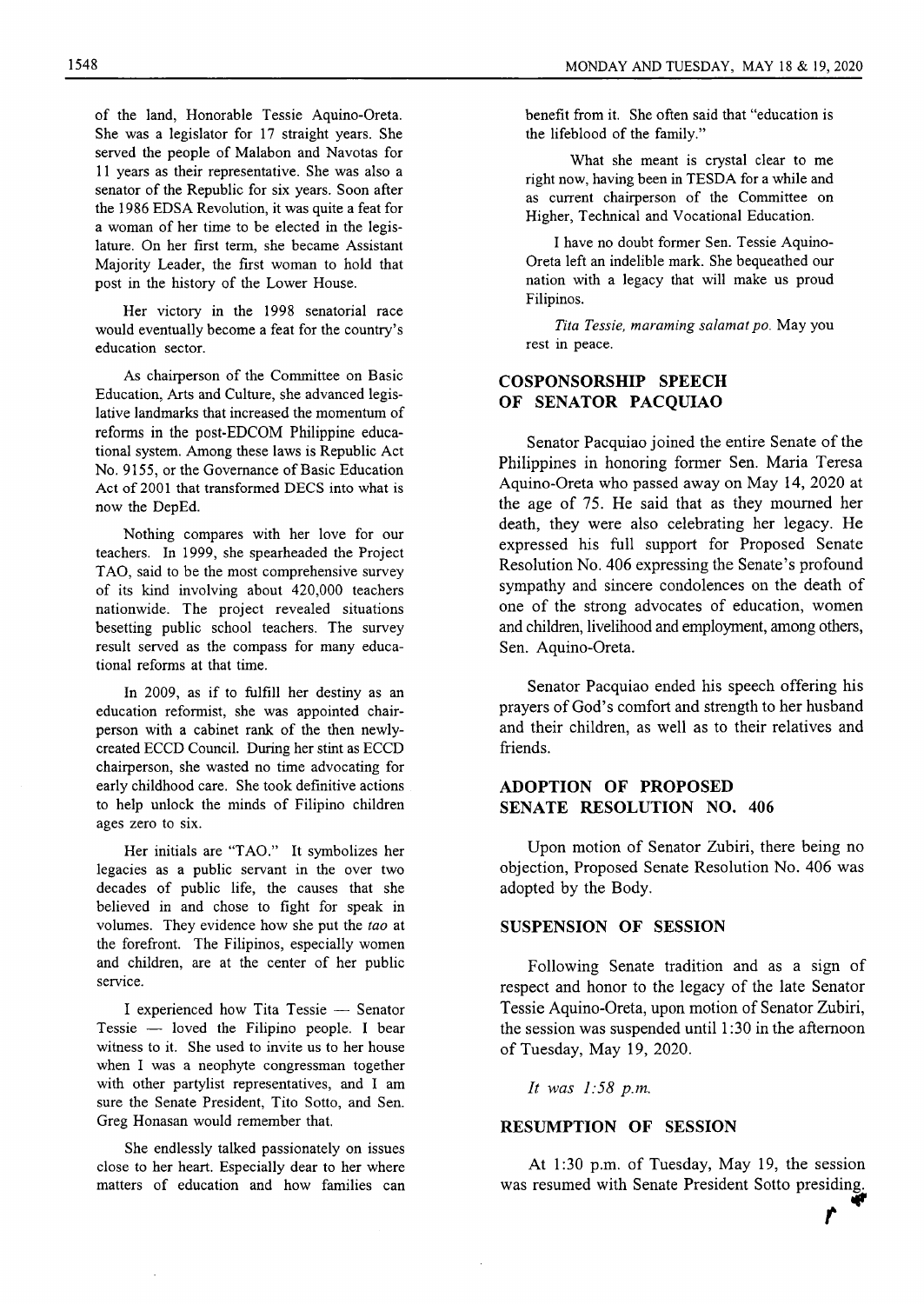# **ADDITIONAL REFERENCE OF BUSINESS**

The Secretary of the Senate read the following matters and the Chair made the corresponding referrals:

# **BILL ON FIRST READING**

Senate Bill No. 1535, entitled

AN ACT ENCOURAGING A BASELINE POLYMERASE CHAIN REACTION COVID-19 TESTING FOR VULNER-ABLE MEMBERS OF SOCIETY FOR THE PURPOSE OF INTERCEPTING COVID-19 TRANSMISSION

Introduced by Senator Angara

**To the Committees on Health and Demography; and Local Government**

#### **RESOLUTIONS**

Proposed Senate Resolution No. 407, entitled

RESOLUTION CALLING FOR AN INVESTIGATION IN AID OF LEGIS-LATION INTO THE DOMESTIC DISSEMINATION OF FOREIGN PROPAGANDA THROUGH PHILIP-PINE PUBLIC RADIO BROADCASTS AND SOCIAL MEDIA

Introduced by Senator Hontiveros

**To the Committee on Public Information and Mass Media**

Proposed Senate Resolution No. 408, entitled

RESOLUTION HONORING THE COUN-TRY'S FALLEN FRONTLINE HEALTH-CARE WORKERS AND EXPRESSING THE PROFOUND CONDOLENCES OF THE STATE

Introduced by Senator Binay

**To the Committee on Rules**

Proposed Senate Resolution No. 409, entitled

RESOLUTION DIRECTING THE SENATE COMMITTEE ON FINANCE TO CONDUCT AN INQUIRY, IN AID OF LEGISLATION, TO DETER-MINE THE BUDGETARY REQUIRE-MENTS OF THE GOVERNMENT TO UTILIZE INNOVATIVE DIGITAL TECHNOLOGIES AND ACCELE-RATE THE BUILDUP OF TELE-COMMUNICATIONS INFRASTRUC-TURE TOWARDS IMPROVING GOVERNANCE, SOCIO-ECONOMIC DEVELOPMENT AND PROMPT DELIVERY OF SERVICES TO THE FILIPINO PEOPLE

Introduced by Senator Angara

# **To the Committee on Finance**

Proposed Senate Resolution No. 410, entitled

RESOLUTION URGING THE SENATE COMMITTEE ON WAYS AND MEANS AND THE APPROPRIATE SENATE COMMITTEES TO CON-DUCT AN INQUIRY, IN AID OF LEGISLATION, INTO THE POSSIBI-LITY OF IMPOSING AND COLLECT-ING TAXES FROM MULTINATIONAL ONLINE STREAMING SERVICES AND THE DIGITAL ECONOMY IN **GENERAL** 

Introduced by Senator Revilla Jr.

**To the Committee on Ways and Means**

# **REMINDER OF SENATOR ZUBIRI**

Senator Zubiri reminded the members of the Body who were in teleconferencing that afternoon to log out of the Webex link as it is only for the regular sessions on the floor, and to open a new link that was emailed by the Senate EDP to get online to the Committee of the Whole hearing.

# **SUSPENSION OF SESSION**

Upon motion of Senator Zubiri, the session was suspended to allow the Body to convene as a Committee of the Whole as earlier constituted.

*It was 1:33 p.m.*